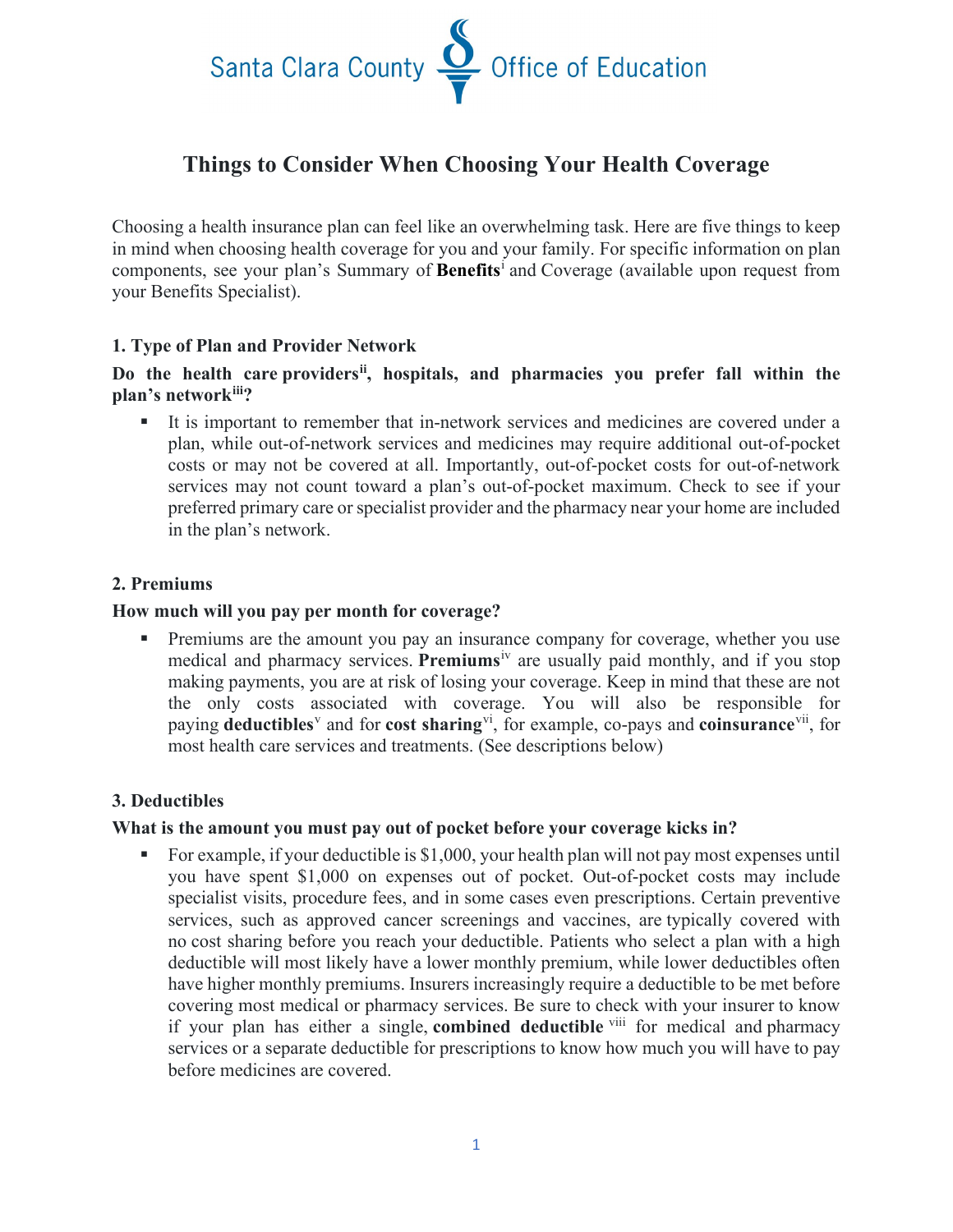Santa Clara County Soffice of Education

# **4. Co-pay or Coinsurance**

# **Are you aware of other costs that you may be required to pay to access care?**

- Do not forget you may be responsible for other out-of-pocket expenses even after you reach your deductible. These can include:
	- Coinsurance a percentage of costs you must pay for a medicine or service, or
	- Co-pay flat fees you are required to pay for prescriptions or covered services (often listed on the back of your insurance card)

# **5. Coverage of Medicines**

# **Are your regular prescriptions covered by your insurance plan?**

 Each insurer has a **formulary**[ix](#page-2-8) (list of medicines) covered by the plan. If a medicine is not on the formulary, it may not be covered, and patients will then have to go through a potentially lengthy process to obtain coverage. The list of covered medicines is also divided into tiers<sup>[x](#page-2-9)</sup>, which determine how much of a co-pay or coinsurance you may have to pay. Make a list of your current medicines and compare it to the plan's formulary to make sure your medicines are covered, and you understand the out-of-pocket costs that may be associated with them.